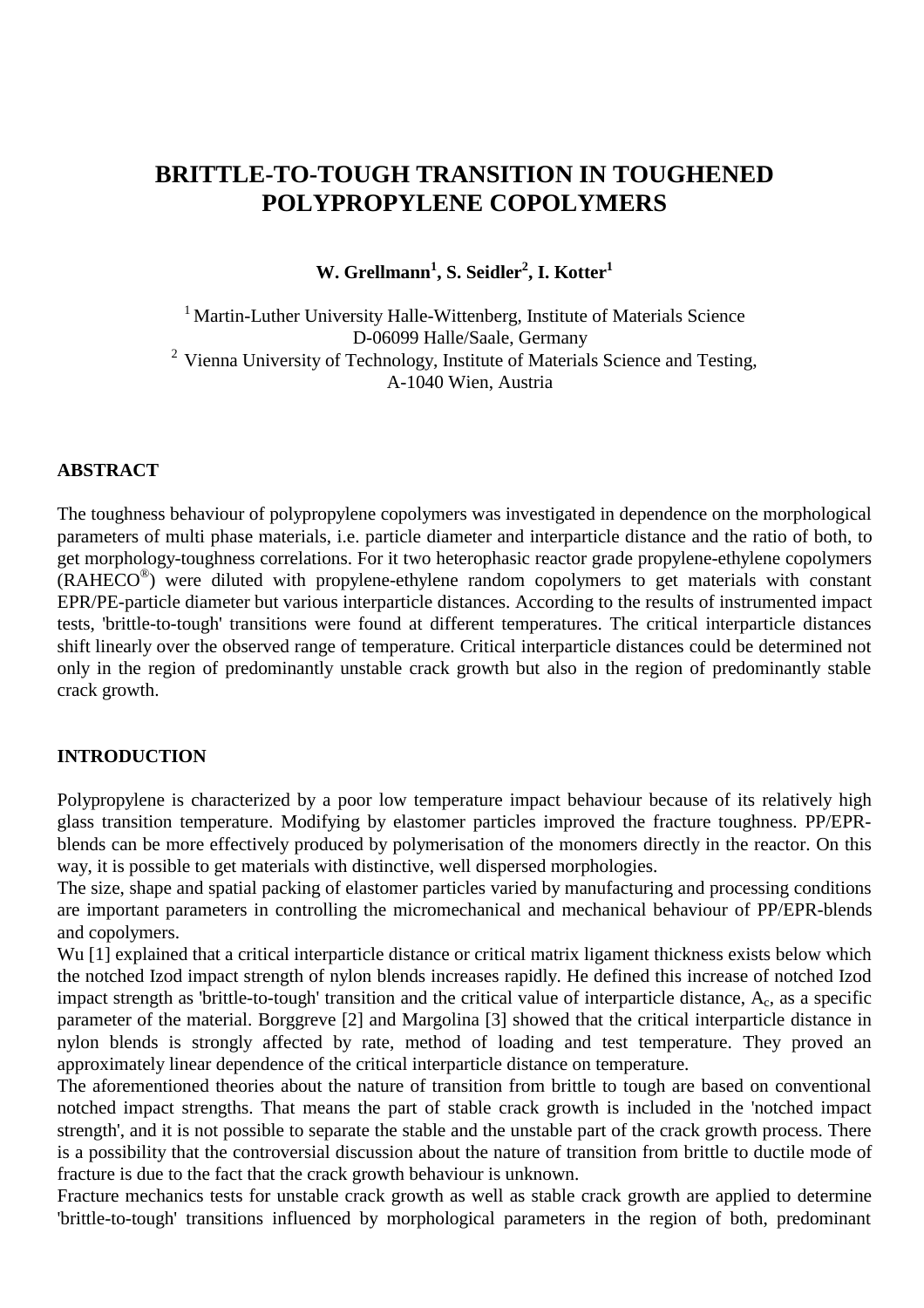stable and predominant unstable crack growth.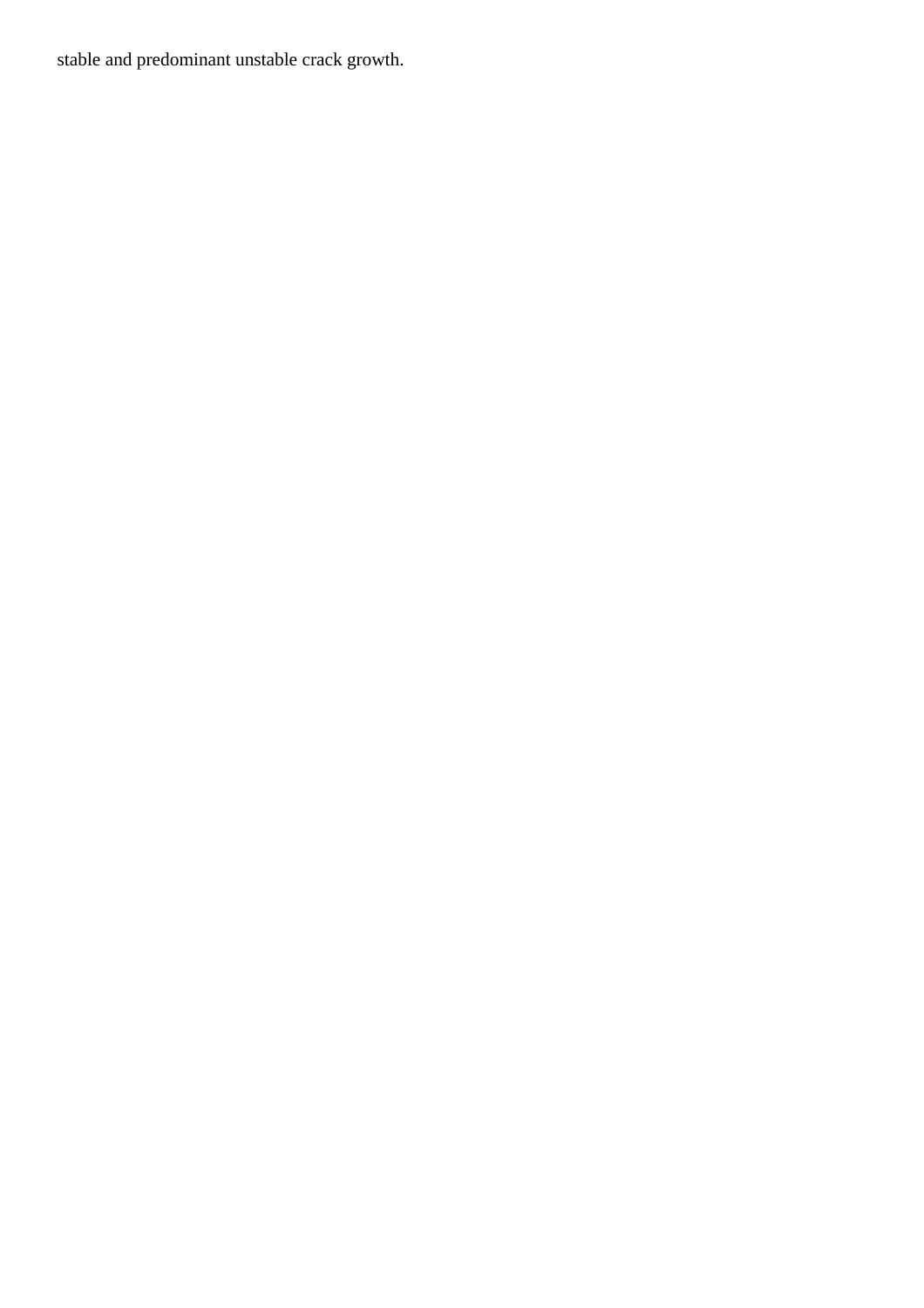### **EXPERIMENTAL**

#### **Fracture mechanics characterization**

A Charpy impact tester with 4 J work capacity was used and load (F)-deflection (f) curves were recorded [4-6]. Semiconductor strain gauges were used to measure the impact load. The deflection was recorded with the help of a photo-optical system. The dimensions of the injection moulded single edge notched bend (SENB-) specimens were length  $L = 80$  mm, width  $W = 10$  mm and thickness  $B = 4$  mm. The specimens were notched with a razor blade (notch tip radius  $= 0.2 \mu m$ ). For this specimens the test conditions were optimized by simulating specimen loading by finite element method [6]. Experimental parameters were initial crack length a = 2 mm (a/W = 0.2), support span s = 40 mm (s/W = 4) and pendulum hammer speed  $v<sub>H</sub>$  = 1.5 ms<sup>-1</sup>. With regard to the elastic-plastic material behaviour of polymers for the determining of J-integral values the evaluation method of Sumpter and Turner [7] is especially suited for assessing the toughness behaviour. A separation of the deformation energy of test specimen,  $A_G$ , in an elastic share,  $A_{el}$ , and a plastic share,  $A_{\text{nl}}$ , is necessary for the calculation of J-integral values correspond to this method. J<sub>R</sub>-curves were determined by application a multiple specimen method, the stop-block technique [8] where the deformation process is characterized by dominant stable crack growth. Different amounts of stable crack growth are produced by varying the limitation of deflection.

Whereas the specimen geometry is the same like in the unstable region, the optimized test conditions are changing. The initial crack length amounts to 4.5 mm  $(a/W=0.45)$ . The experimental results in [9,10] show also the necessity of the energy separation.

The constructed  $J_R$ -curves enable the quantification of the critical value at the onset of stable crack initiation, for instance the technical crack initiation value,  $J_{0.2}$ , and also the determination of material resistance against stable crack growth with the Tearing modulus,  $T<sub>J</sub>$ .

$$
T_J = \frac{dJ}{d(\Delta a)} \frac{E_d}{\sigma_d^2}
$$
 (1)

Additionally the investigated materials were characterized by:

- dynamic-mechanical analysis (DMA), to determine the glass transition temperature,  $T_g$ , of the amorphous PP-phase and EPR-phase,
- differential scanning calorimetry (DSC), to detect the crystallinity and the crystallization temperature,  $T_k$
- further mechanical tests, to determine the flexural modulus and the notched Charpy impact strength of the materials,
- transmission electron microscopy, to analyse the morphology of the materials (interparticle distance, A, particle diameter, D). The microtomed ultrathin sections were stained with rutheniumtetroxid ( $RuO<sub>4</sub>$ ) vapour.

#### **Materials**

For the investigations two different propylene copolymers (heterophasic ethylene-propylene random copolymers (RAHECO<sup>®</sup>) [11]) were used, which are designated as material 1 and material 2. The matrix material of material 1 is an ethylene-propylene random copolymer with 4 mol.-% ethylene in the propylene chain. The ethylene-propylene rubber (EPR-) particles are core shell particles with a PE-lamellae core and an EPR-shell. Material 2 is also a combination of an ethylene-propylene random copolymer matrix and EPR-particles, but with 8 mol.-% ethylene in the propylene chain of the matrix material. The EPR-particles contain one and more crystalline PE-inclusions here. The particles are smaller and finer dispersed than in material 1.

Both basic materials were melt compounded with the matrix material to lower particle concentrations in a single-screw extruder. The random copolymers used for the dilution were ethylene-propylene copolymers with comparable molecular structures as the matrix material. The specimens were produced by injectionmoulding.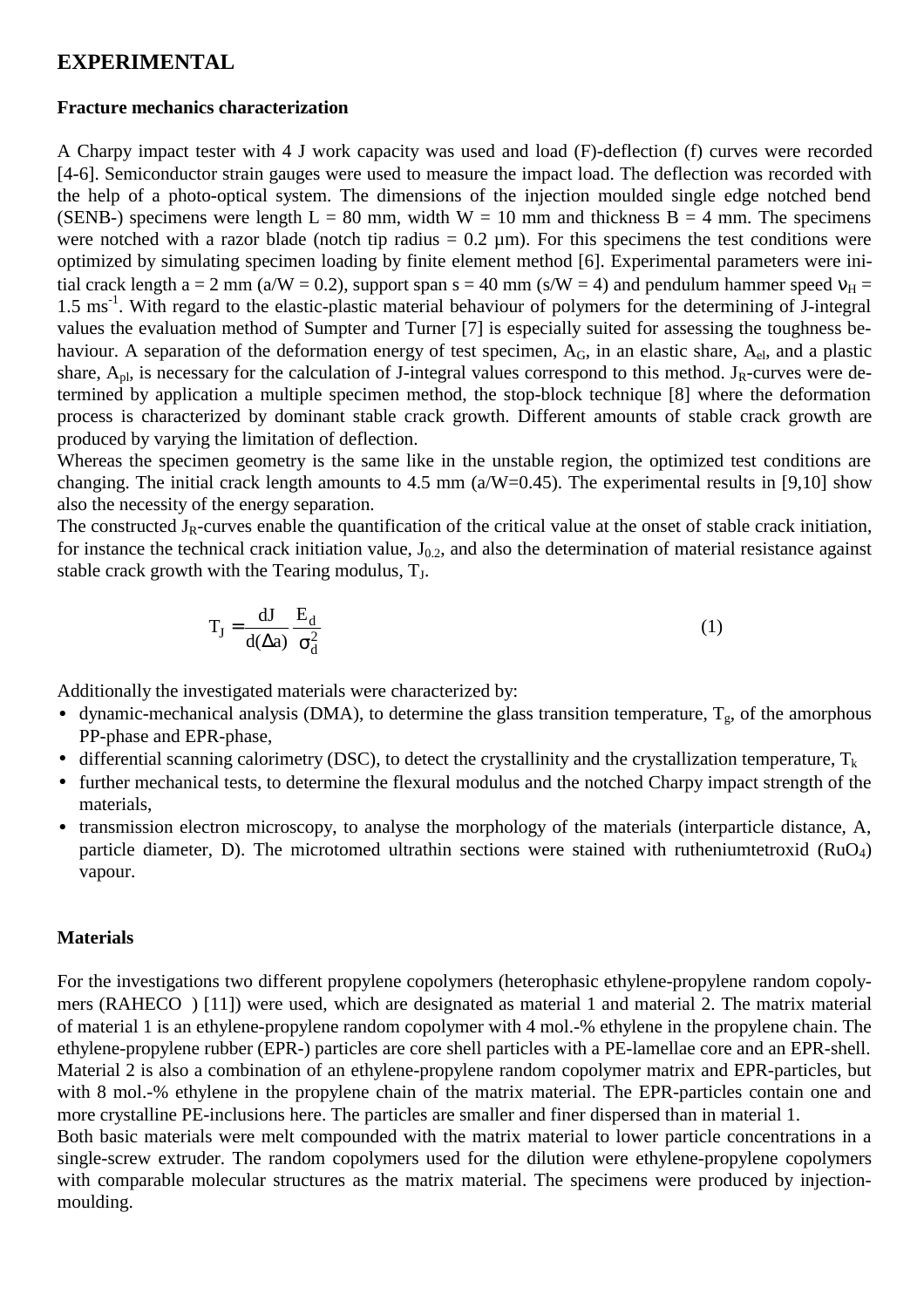## **RESULTS AND DISCUSSION**

### **Basic characterization**

Mechanical and thermal behaviour as well as the characteristic material parameters are given in Table 1. The phase separation during copolymerisation is indicated by separately detected tan δ peaks of PP- and EPR-glass transitions. The PP-glass transition temperature of 1  $^{\circ}$ C (material 1) or -5  $^{\circ}$ C (material 2) respectively is not affected by blending processes. In contrast to that, a  $T_g$ -shift of EPR for material 2 was observed. For the description of the mechanical behaviour the flexural modulus  $E_f$ , the flexural strength at periphal strain of 3.5%,  $\sigma_{f3.5}$ , according to ISO 178 [12] and the Charpy impact strength  $a_{cN}$  of notched specimens according to ISO 179 [13] were used. Whereas the flexural modulus and the flexural strength decrease with increasing RAHECO<sup>®</sup>-content, the Charpy impact strength of both materials increase with increasing RAHECO<sup>®</sup>-content. In the range from 35 to 65 wt.-% the toughness strength of material 2 increases rapidly and above 65 wt.-% it is nearly constant.

| RAHECO <sup>®</sup> -content<br>$(wt.-\%)$ | $T_{\rm g\ EPR}$<br>$({}^{\circ}C)$ | $T_k$ pp<br>$({}^{\circ}C)$ | $\mathbf{E}_\mathrm{f}$<br>(MPa) | $\sigma_{f3.5}$<br>(MPa) | $a_{cN}$ (+23°C)<br>(kJ/m <sup>2</sup> ) | A<br>$(\mu m)$ | D<br>$(\mu m)$ | A/D                      |
|--------------------------------------------|-------------------------------------|-----------------------------|----------------------------------|--------------------------|------------------------------------------|----------------|----------------|--------------------------|
| Material 1                                 |                                     |                             |                                  |                          |                                          |                |                |                          |
| 100                                        | $-51.4$                             | 110                         | 586                              | 15.3                     | 19.5                                     | 1.20           | 0.90           | 1.33                     |
| 90                                         | $-52.0$                             | 111                         | 589                              | 15.4                     | 16.3                                     | 1.30           | 0.74           | 1.76                     |
| 80                                         | $-51.7$                             | 109                         | 641                              | 16.8                     | 14.7                                     | 1.40           | 0.73           | 1.92                     |
| 65                                         | $-52.8$                             | 109                         | 686                              | 18.2                     | 11.4                                     | 1.45           | 0.80           | 1.81                     |
| 50                                         | $-52.2$                             | 108                         | 745                              | 19.7                     | 9.8                                      | 2.00           | 0.66           | 3.03                     |
| 35                                         | $-53.8$                             | 108                         | 798                              | 21.3                     | 8.1                                      | 2.90           | 0.65           | 4.46                     |
| 20                                         | $-54.3$                             | 107                         | 861                              | 23.0                     | 6.6                                      | 4.00           | 0.54           | 7.41                     |
| 10                                         | $-52.2$                             | 106                         | 899                              | 24.2                     | 6.3                                      | 4.70           | 0.54           | 8.70                     |
| $\boldsymbol{0}$                           |                                     | 104                         | 1009                             | 27.1                     | 4.8                                      |                |                |                          |
| Material 2                                 |                                     |                             |                                  |                          |                                          |                |                |                          |
| 100                                        | $-47.1$                             | 98.8                        | 329                              | 8.9                      | 69.0                                     | 0.36           | 0.47           | 0.77                     |
| 90                                         | $-46.8$                             | 98.8                        | 363                              | 9.9                      | 70.6                                     | 0.39           | 0.50           | 0.78                     |
| 80                                         | $-47.6$                             | 98.5                        | 401                              | 10.8                     | 70.3                                     | 0.40           | 0.48           | 0.83                     |
| 65                                         | $-49.9$                             | 97.3                        | 459                              | 12.5                     | 68.4                                     | 0.54           | 0.45           | 1.20                     |
| 50                                         | $-51.3$                             | 97.7                        | 514                              | 14.1                     | 54.6                                     | 0.57           | 0.46           | 1.24                     |
| 35                                         | $-51.8$                             | 97.2                        | 583                              | 16.0                     | 16.6                                     | 1.00           | 0.49           | 2.04                     |
| 20                                         | $-54.4$                             | 96.5                        | 652                              | 17.8                     | 11.4                                     | 1.50           | 0.46           | 3.26                     |
| 10                                         | $-55.0$                             | 96.2                        | 697                              | 19.1                     | 9.4                                      | 2.20           | 0.47           | 4.68                     |
| $\boldsymbol{0}$                           |                                     | 94.3                        | 730                              | 21.9                     | 7.6                                      |                |                | $\overline{\phantom{a}}$ |

**TABLE 1** SUMMERY OF CHARACTERISTIC MATERIAL PARAMETERS

Adjustment of matrix and elastomer viscosity in combination with random copolymerisation of PP with ethylene, which decreases the surface tension between the two phases, realises a very fine morphology of the materials. For material 1 the average interparticle distance decreases from 4.7  $\mu$ m at 10 wt.-% RAHECO<sup>®</sup> to 1.2  $\mu$ m at 100 wt.-% RAHECO<sup>®</sup>. Material 2 shows also a decrease of average interparticle distance with increasing RAHECO $^{\circ}$ -content from 2.2 µm to 0.36 µm. The average particle diameter is constant for material 2. For material 1 an increase of particle diameter from 0.5  $\mu$ m to 0.9  $\mu$ m with increasing RAHECO<sup>®</sup>content was observed.

The elastomer particles are well dispersed in the matrix in both materials, as illustrated in the TEM-micrographs (Figure 1). The particles appear dark owing to staining with RuO4, Material 1 shows approximately a core shell structure. The higher magnification represents the internal structure of EPR/PE-particles. The PEinclusion is surrounded by a dark shell of EPR, which providing to a good adhesion between matrix and modifier particle (Figure 1a).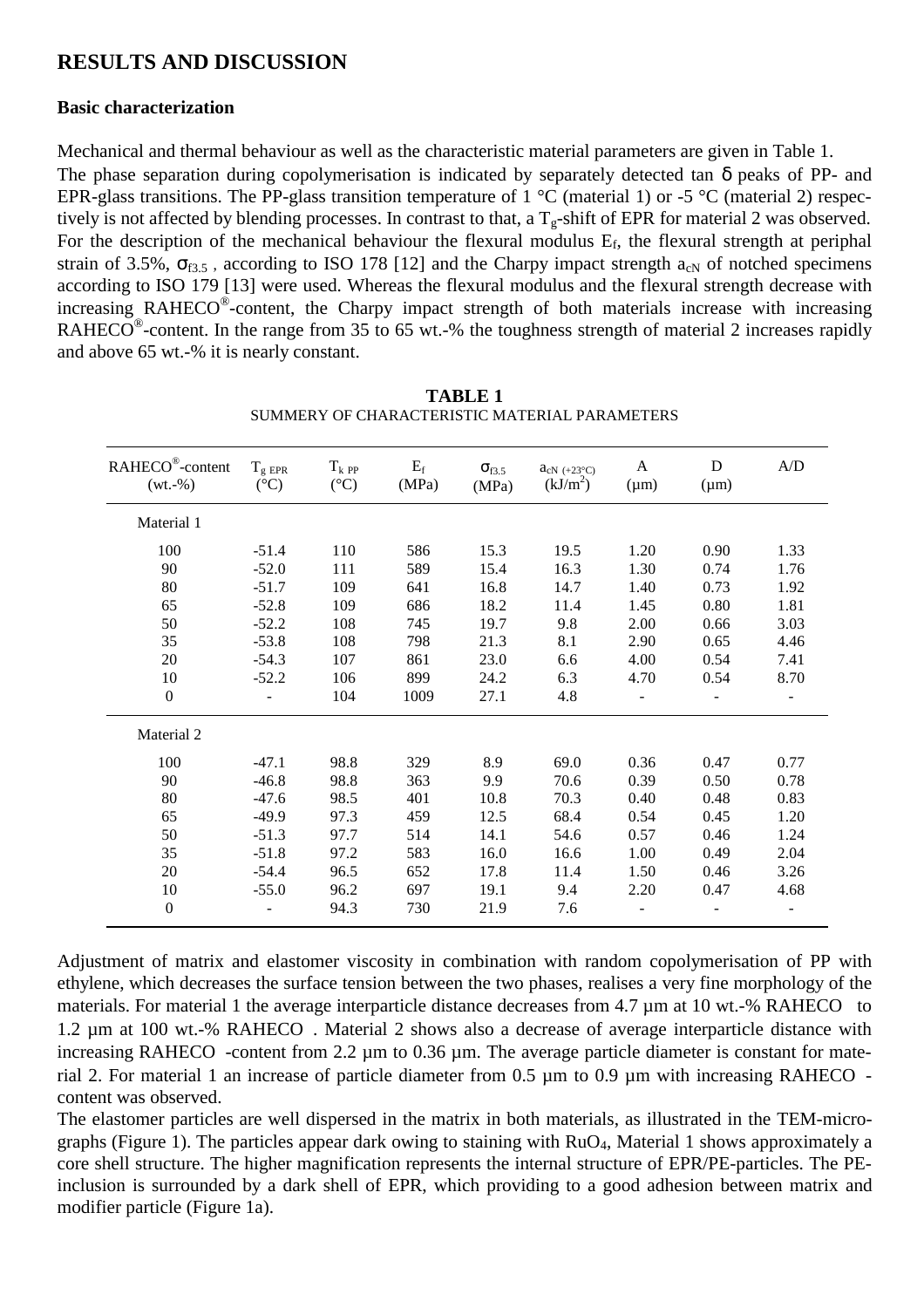The particles in material 2 are smaller and finer dispersed than in material 1. The internal structure of the particles consist of one and more PE-rich inclusions, which are not clearly separated from each other. Within the inclusions, single PE-lamellae exist. The PE-rich inclusions are surrounded by a dark amorphous shell of EPR too (Figure 1b).



Figure 1: TEM-micrographs of particle distribution and internal structure of EPR/PEparticles of material 1 (a) and material 2 (b)

#### **Fracture mechanics tests**

The crack resistance values against unstable crack growth,  $J_{Id}^{ST}$ , in dependence on interparticle distance and test temperature (-20 °C  $\leq$  T  $\leq$  20 °C) for material 2 are given in Figure 2. For temperatures above T = 0 °C a very strong rise of toughness properties can be observed. The dependencies in Figure 2a explain that the determination of quantitative dependencies of crack resistance values against unstable crack growth with conventional experimental fracture mechanics values, e.g.  $J_{ld}^{ST}$ , is impossible due to a change in the dominant crack growth mechanism from unstable to stable. In the stable region no specimen fracture occurs (for instance at T = 20 °C and interparticle distances of A  $\leq$  0.54 µm) and therefore no J<sub>Id</sub><sup>ST</sup>-values can be determined.



Figure 2: Influence of interparticle distance, A, on the  $J_{Id}^{ST}$ -values (a) and critical interparticle distance,  $A_c$  of the 'brittle-to-tough' transition versus temperature (b) for material 2

The results for material 1 show a similar material behaviour. The toughness increasing at  $T = 20$  °C is much lower than in material 2. The 'brittle-to-tough' transition is dependent on the interparticle distance and the test temperature too, and critical interparticle distances, Ac, can be determined. A linear dependence between  $/A<sub>c</sub>$  and test temperature was found for both materials [16]. Differences between the constants of the linear fits should be influenced by molecular parameters of the different matrix materials and different particle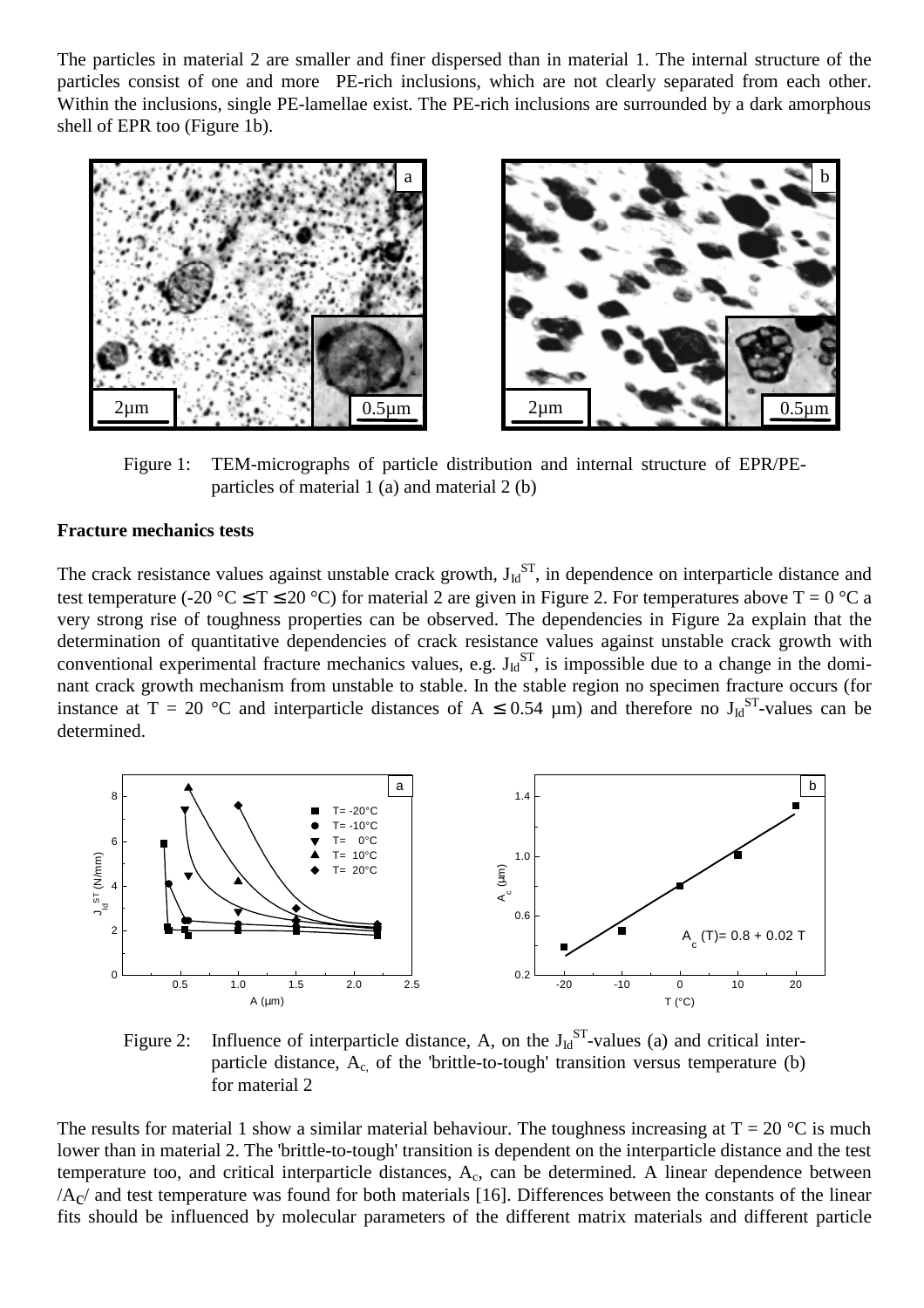structures.

From the temperature dependence of  $J_{ld}^{ST}$  it becomes clear, that the mechanical behaviour changes in a characteristic manner. Typical load(F)-deflection(f) curves of materials with different interparticle distances are shown in Figure 3. In the materials two transitions in the load-deflection behaviour can be observed. A sharp notched PP-specimen exhibits brittle failure under impact conditions at room temperature. The material behaviour can be characterized as liner-elastic. The first transition occurs from pure elastic (a,b) to elastic-plastic material behaviour (c) with decreasing interparticle distance. In both cases the materials break in a brittle manner. The crack growth is predominant unstable. The second transition to predominantly stable crack growth without specimen fracture is characterized by a large increase in toughness and the 'brittle-totough' transition can be determined. At the end of this process only stable crack growth without specimen fracture occurs (Fig. 3d). All materials with such load-deflection behaviour are not considered by the determination of critical interparticle distances (Figure  $\frac{2}{3}$ ).  $\begin{array}{c|c|c|c|c} \mathbf{a} & \mathbf{b} \end{array}$ 



Figure 3: Load (F) - deflection (f) curves of selected materials recorded in the instrumented Charpy impact test (material 1)

The determination of fracture mechanics values as resistance against stable crack growth requires the determination of crack resistance curves.

The J<sub>R</sub>-curves of material 1 at  $T = 30$  °C for different interparticle distances are given in Figure 4. With decreasing interparticle distance an obviously increasing of the technical crack initiation values.  $J_{0.2}$  as well as the Tearing modulus,  $T_J$ , can be proved. In the right part of Figure 4 the  $J_{0.2}$ -values as a function of the interparticle distance at  $T = 30$  °C are shown. The crack initiation values show a strong decrease in dependence on interparticle distance between 1.2 and 1.5 µm and the determination of a critical interparticle distance at  $A_c = 1.4 \mu m$  is possible.

On principle the dependencies  $J_{0,2} = f(A)$  and  $J_{Id}^{ST} = f(A)$  show a similar behaviour. That means two transitions occur, one in the region of predominant unstable crack growth and a second in the region of predominant stable crack growth.

This second value is clearly smaller than the value in the region of unstable crack growth. Below both 'critical interparticle distance' a characteristic increasing of toughness values occurs.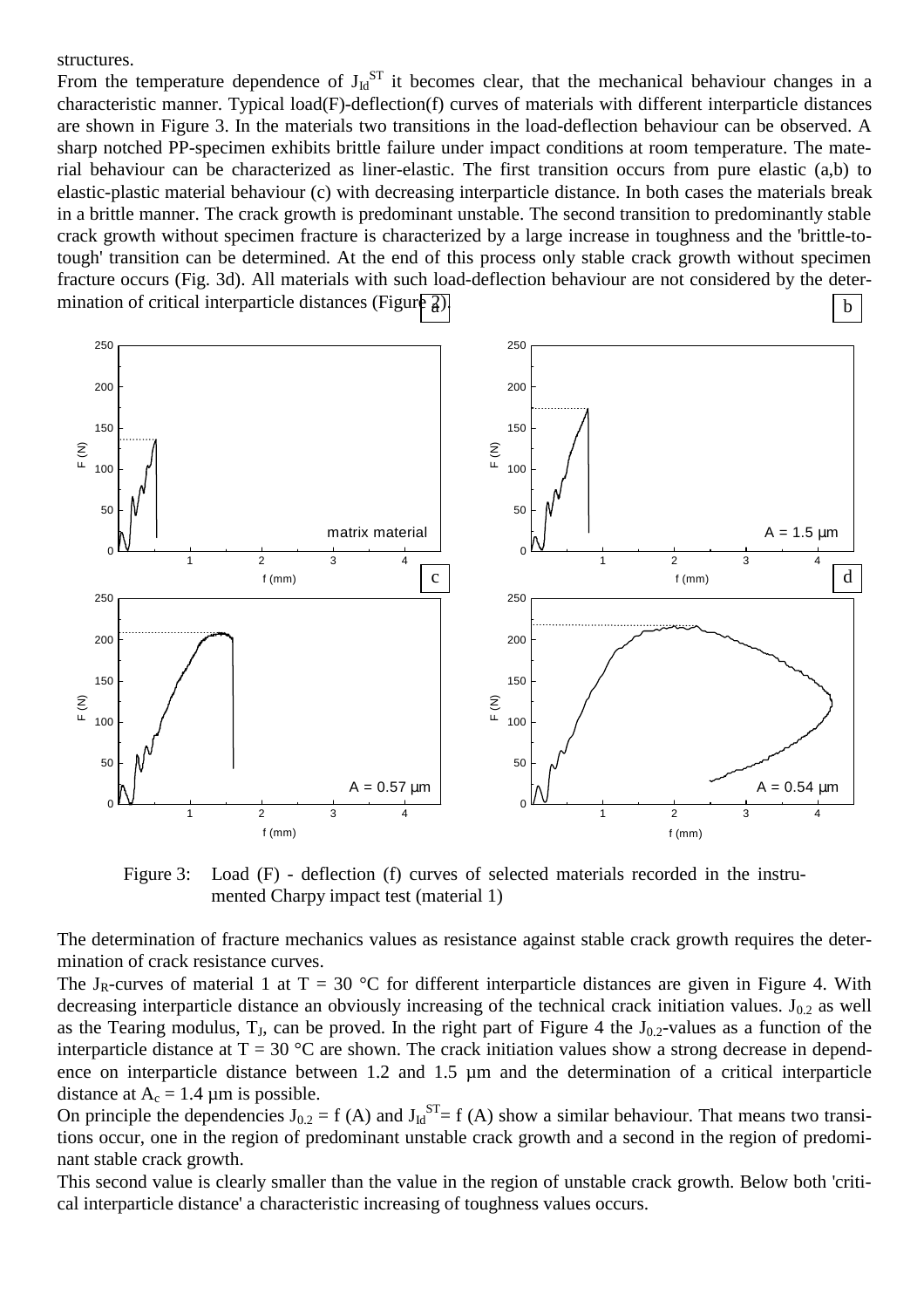

Figure 4: J<sub>R</sub>-curves of material 1 (T = 30 °C) and technical crack initiations values, J<sub>0.2</sub>, versus average interparticle distance, A

SEM-observations (Figure 5) show that cavitation is the main deformation mechanism in these materials below the second 'critical interparticle distance'. The materials differ only in the number of cavities that means in the intensity of cavitation process (Figure 5 a, predominant unstable crack growth below first 'critical interparticle distance'; Figure 5 b, predominant stable crack growth in the region of second 'critical interparticle distance'). A further decreasing of interparticle distance results in an overlapping of cavitation and fibrillation processes (Figure 5c, above second 'critical interparticle distance'). The quantity as well as the quality of deformation process changes. The cavitation process itself can be reduced to deformation processes in the EPR-shell or on the interface EPR/PE respectively.



Figure 5: SEM-micrographs of material 1: a) cavitation in the damage zone, unstable crack growth  $(A=2.9 \mu m)$ , b) cavitation in the region of stable crack growth  $(A=1.4 \mu m)$ , c) cavitation and fibrillation in the region of stable crack growth  $(A=1.3 \mu m)$ 

Material 2 shows comparably results. With decreasing interparticle distances technical initiation values and Tearing modulus increase and a second 'critical interparticle distance' can be determined too. The calculated value ( $A_c \approx 0.4 \mu m$ ) is clearly smaller than the value in the region of unstable crack growth.

The effect of a second 'critical interparticle distance' presented as 'tough-to-high-impact' transition was found in other PP-blends at different test temperatures [4,16].

On the basis of the different crack growth mechanisms and therefore on the basis of different fracture mechanics values a 'brittle-to-tough' and a 'tough-to-high-impact' transition can be proved. For a direct comparison of both materials it is necessary to use the  $(A/D)<sub>c</sub>$ -ratio (ratio of critical interparticle distance and particle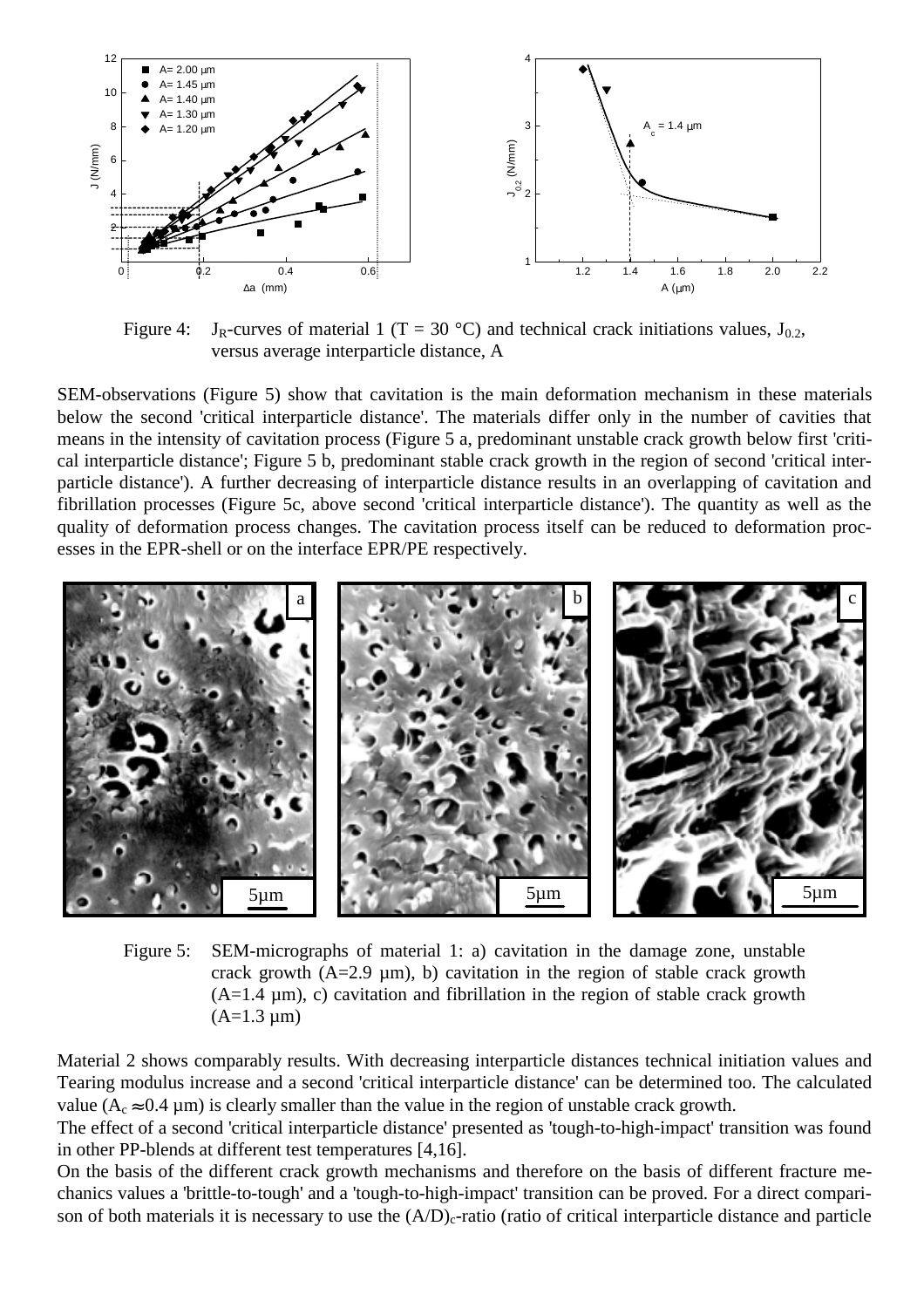diameter). Figure 6 shows the  $(A/D)<sub>c</sub>$ -ratio in dependence on temperature for both materials. The two characteristic dependencies in the region of predominant unstable crack growth and in the region of predominant stable crack growth are represented. In both materials a stronger dependence on temperature for the unstable than for the stable crack initiation values can be proved. On the basis of the results given in Figure 6 two additional effects are evident:

- In material 2 toughness increasing starts above the glass transition temperature of the EPR and in material 1 above the glass transition temperature of the PP. Altogether the toughness increasing in material 2 is much higher than in material 1.
- To change the predominant crack growth mechanism from unstable to stable in the more brittle material (material 1) a stronger reduction of interparticle distance is necessary than in the more tough material (material 2). That means the differences between these values becomes larger.

The toughness optimization in the region between the glass transition temperatures of the EPR and the PP, i.e. low temperature toughness, requires an adjustment of particle diameter and interparticle distance to matrix material.



Figure 6: Dependence of critical ratio,  $(A/D)<sub>c</sub>$ , on temperature in the region of stable and unstable crack growth

The results of the fracture mechanics tests indicate a validity of Wu`s percolation theory [1] if predominant unstable fracture occurs. In the region of predominant stable crack growth the theory by Margolina et al [3] is valid. This theory is based on the consideration that changes from plane strain to plane stress conditions in thinner matrix ligaments (i.e. with decreasing interparticle distance) reducing the critical stress for matrix yielding.

In both theories [1,3] the matrix deformation processes are primarily considered. As can be proved for example in [15] the particles play a decisive role in the deformation process. Therefore it is necessary to include the deformation processes of the particles in the discussion. These considerations must be specified and their validity must be checked on other materials.